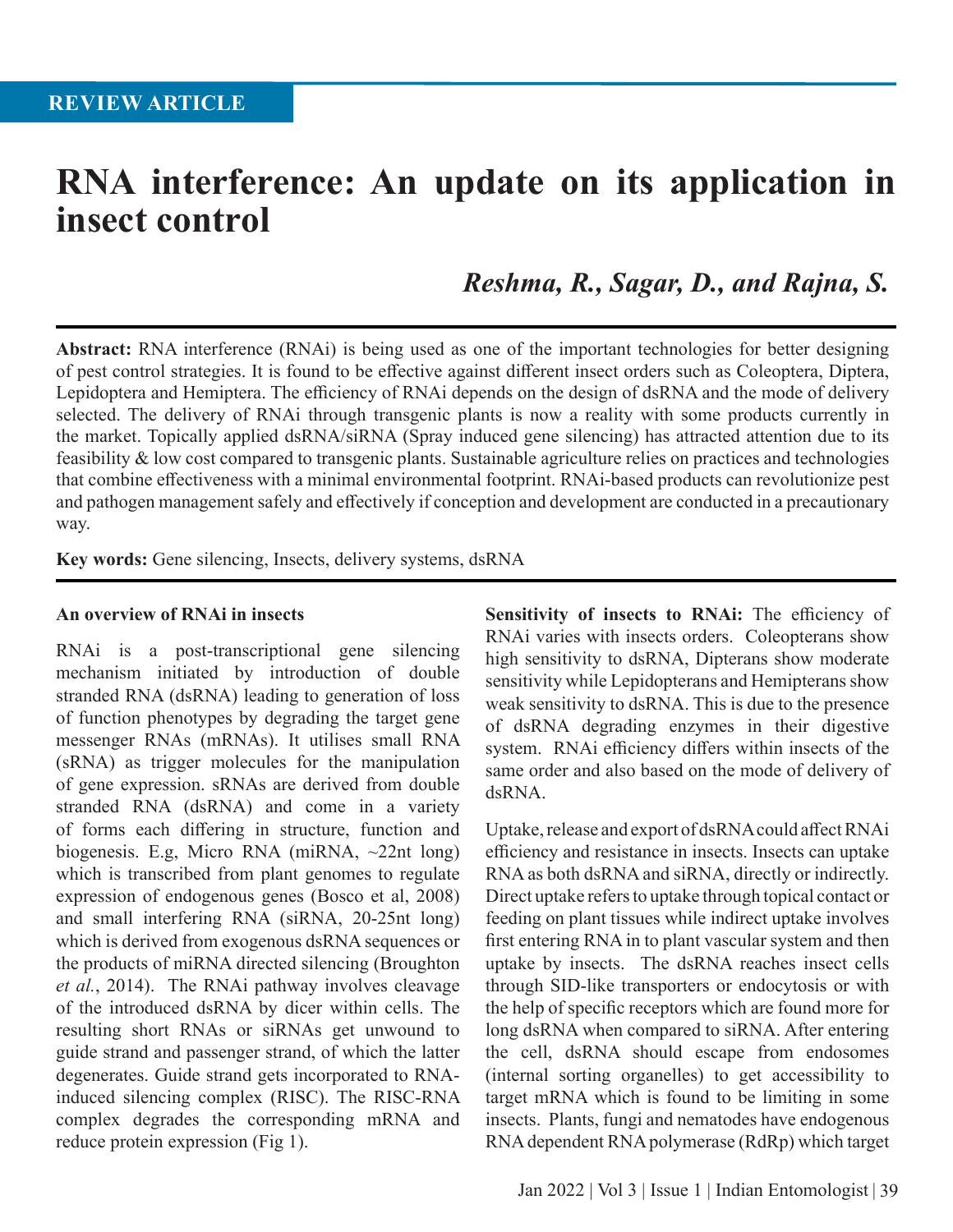on single-stranded RNA molecules and synthesize a second strand, generating dsRNA consequently. This produces a systemic spread of RNAi signaling in them (Zotti *et al.,* 2017). Since RdRp is absent in insects further amplification of dsRNA is not possible. The dsRNA reaches from cell to cell (Systemic RNAi) through special structures like exosomes, nanotubes or other carrier molecules in insects (Karlikow *et al*., 2016).

### **CHOICE OF dsRNA TARGETS IN INSECTS**

The dsRNA targets selection can be of three types.

1. **Resistance factors:** Targeting genes associated with resistance to existing pesticides or other control measures. E.g, dsRNA targeting sodium channel increased sensitivity to pyrethroids in *Aedes aegypti* (Bona *et al*., 2016), Asian citrus psyllid topically applied with dsRNA against Cyo genes increased sensitivity to imidacloprid (Kilny *et al*., 2014).

**2. Developmental and /or arthropod genes:** Many insect-specific genes worth considering will reduce



Fig 1: Molecular mechanism of siRNA silencing. Source: http://www.uni-konstanz.de/FuF/chemie/jhartig/

the risk of off-target effects in vertebrates. E.g, EcR KD in grain aphids (Yan *et al*., 2016).

**3. Intracellular trafficking pathways:** These are tightly regulated processes used by a variety of molecules to cross the membranes of living cells. E.g, ESCART protein including *snf7* (Head *et al*., 2017)*, vATPases* (Baum *et al*., 2007), COP pathway proteins (Taning *et al.,* 2018), Endocytosis proteins (Pinheiro *et al*., 2018).

Besides these, dsRNA is also being studied for inducing sterility in insects (Whyard *et al*., 2015).

#### **DIFFERENT DELIVERY SYSTEMS OF dsRNA**

After choosing the appropriate target genes, the most suitable delivery system has to be selected for the efficient application of RNAi in pest control. In laboratories, methods like artificial feeding and microinjection are utilized. For application of RNAi in fields, methods like Host-induced gene silencing (HIGS), Spray-induced gene silencing (SIGS), Virusinduced gene silencing (VIGS), Stem injection and Root absorption are used. Except for the first method, all others are non-transformative delivery systems.

**1**. **Host-induced gene silencing (HIGS) (Transgenic inplanta delivery):** Entails the creation of transgenic crops that express the dsRNA specific for the pest.

**SmartStax Pro** is the first commercial RNAi product targeting on insect pests. It is a transgenic corn crop developed by Monsanto (Bayer crop science) against Western corn rootworm (WCR). It employs a pyramid strategy utilizing two different *Bt* proteins (Cry34Ab1/ Cry35Ab1 and Cry3Bb1) as well as dsRNA targeting *snf7* gene expressed in the plant (Head *et al*., 2017). *Bt* protein inserts itself into the gut epithelium and cause gut paralysis and thereby death. Down regulation of *snf7* gene, which plays an essential role in protein trafficking, will also bring mortality of the insect (Bolognesi *et al.*, 2012). This combined strategy lead to the swift death of the pest and less resistance development against the Plant Incorporated Protectant (PIP) (Head *et al.*, 2017). Bt genes also ensure protection from lepidopteran pests like fall armyworm resulting in a healthy crop both above and below ground. This product was approved by the United States Environmental Protection Agency in 2017. In 2016, it was released in Canada and a year later, in 2017, released in the USA.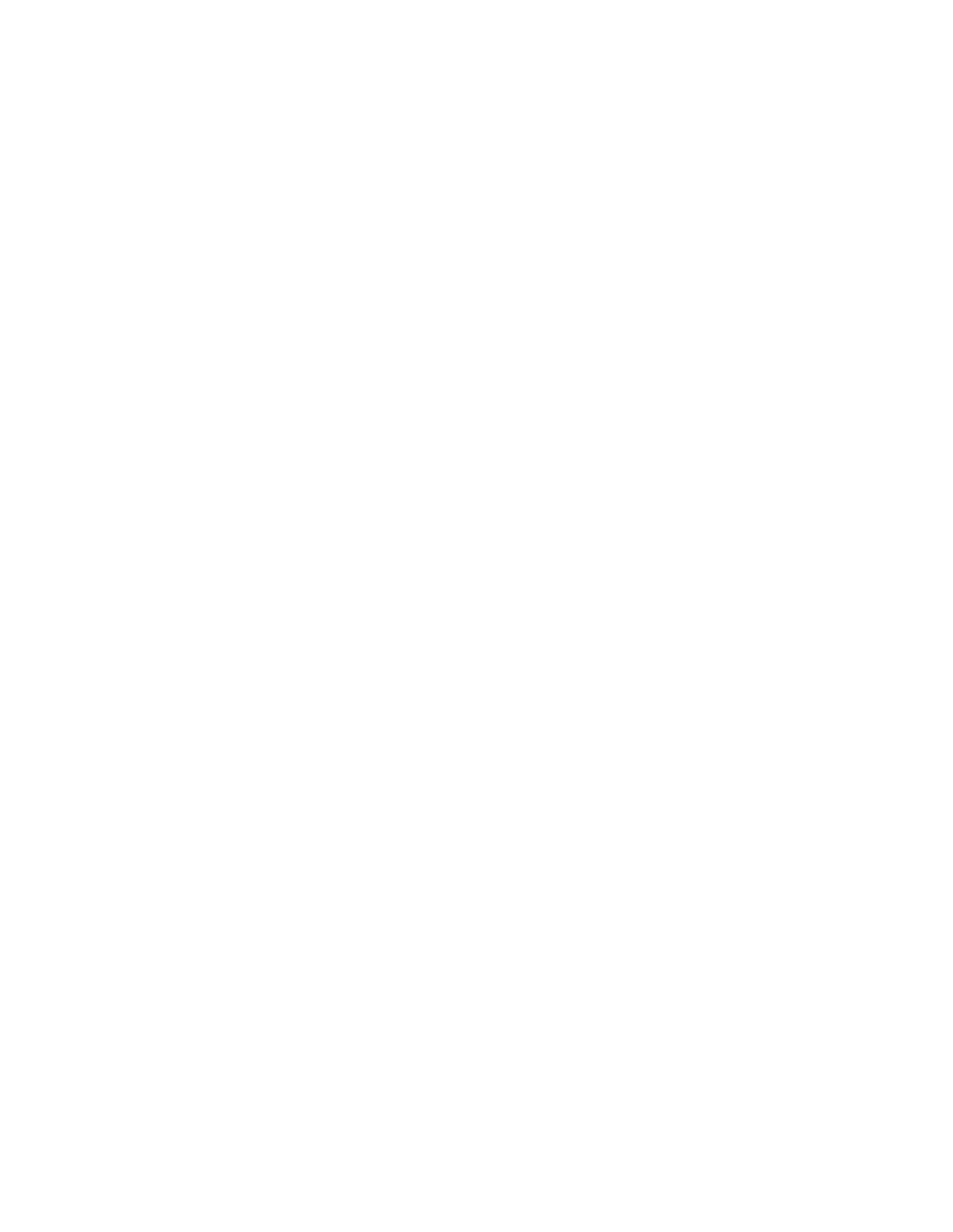for insects is more acceptable when compared to the latter.

Flock House Virus (FHS) was engineered to express *Drosophila melanogaster* specific dsRNA (Taning *et al.,* 2018). The advantage of using plant infecting virus is that it can move inside plant systematically through phloem, so recombinant virus can target phloem-feeding insects. Since VIGS is transiently transformed it does not cause alteration of the plant genome. Recombinant TMV expressing RNAi effectors infected *Nicotiana benthamina* plants caused death of citrus mealybug feeding on them (Khan *et al*., 2013). This method is beneficial for woody plants since it takes time to produce GM crops. VIGS can be transmitted to plant progeny & actively co-opts the plant to express dsRNA. Virus simulate natural path of cell entry which is an additional benefit of this method. Cross infection of beneficial insects also challenges biosafety. Since viruses are not accepted widely due to these drawbacks, Virus-like particles (VIP) produced by certain microbes is an alternative.

VIGS-like technology is also employed with other microorganisms like bacteria, yeast, entomopathogenic fungi, microalgae etc. The use of microorganisms ensures sustained release of dsRNA. It also prevents rapid degradation of dsRNA in the digestive system. Since common bacteria like *Escherichia coli* are engineered and used, this bacteria may cause infection on beneficial insects too which is found to be one of the drawbacks. Thus, the use of symbiotic bacteria specific for particular insects is more preferred. Besides using bacteria as the delivery system, they are used to produce a large amount of dsRNA which can be sprayed on crops at low costs. The major drawback of VIGS is that it is considered as a GM product and goes through all related regulatory processes.

Comparison of delivery as naked dsRNA, through *E. coli* and symbiotic bacteria *Rhodococcus rhodnii* in kissing bug *Rhodnius prolixus* was successfully done by Whitten *et al.* (2017). They reported that all these methods invoke a systemic response. Though naked dsRNA and *E. coli* produced dsRNA resulted in only transient systemic RNAi (since *E. coli* get eliminated from the cell after dsRNA ingestion), symbiotic bacteria *Rhodococcus rhodnii* colonised the gut and thereby established sustained systemic RNAi. The engineered *R. rhodnii* were also transmitted horizontally through ingestion of faeces which was found to be an additional benefit.

**4. Stem injection and root absorption:** Both are nontransgenic *in planta* delivery systems. Stem injection was found to be efficient for perennial trees. Hunter *et al.* (2012) reported that citrus trees treated with dsRNA through stem injection and root drench have shown effective control against citrus psyllid and leafhoppers for up to 57 days. Rice plant roots soaked in a solution containing dsRNA targeting *carboxylesterase* and *CYP18A1* genes from brown planthopper significantly knocked down these genes (Li *et al*., 2015). Delivery of dsRNA molecules through irrigation water is an alternative for crops that use irrigation in normal growing systems (Li *et al*., 2015). Though it allows a constant supply of dsRNA, the short persistence of dsRNA is a drawback associated with this method. Therefore, the use of advanced formulations is needed to protect dsRNA from degradation.

## **OTHER APPLICATIONS OF RNAi BASED PRODUCTS**

Besides using against crop pests, RNAi based products are also developed for mosquito control, the human disease vector. A study on the efficiency of genetically engineered yeast expressing interfering RNA corresponding to mosquito neural genes as lureand-kill mosquito and oviposition attractants were conducted and reported to be successful (Hapairai *et al*., 2017). RNAi based products against pests of beneficial insects were also developed. Deformed Wing Virus infection on both larvae and adults were reduced by feeding European honeybees with dsRNA (Desai *et al*., 2012). RNAi was also efficient against internal microsporidian parasite, *Nosema* (Paldi *et al*., 2010) and obligatory ectoparasite *Varroa destructor* in *Apis mellifera* (Garbian *et al*., 2012). Since dsRNA are target specific, they are found to be harmless against honeybees, so safety is assured.

## **RNAi BASED PRODUCTS: ACCOMPLISHMENTS**

Currently approved RNAi based GM crops are based on ncRNA (non-coding RNA) to control insects (8%) and diseases (27%) or to improve scientific plant traits (65%). With all the drawbacks that GM products raise, more research is focusing on nontransformative delivery of dsRNA for gene silencing.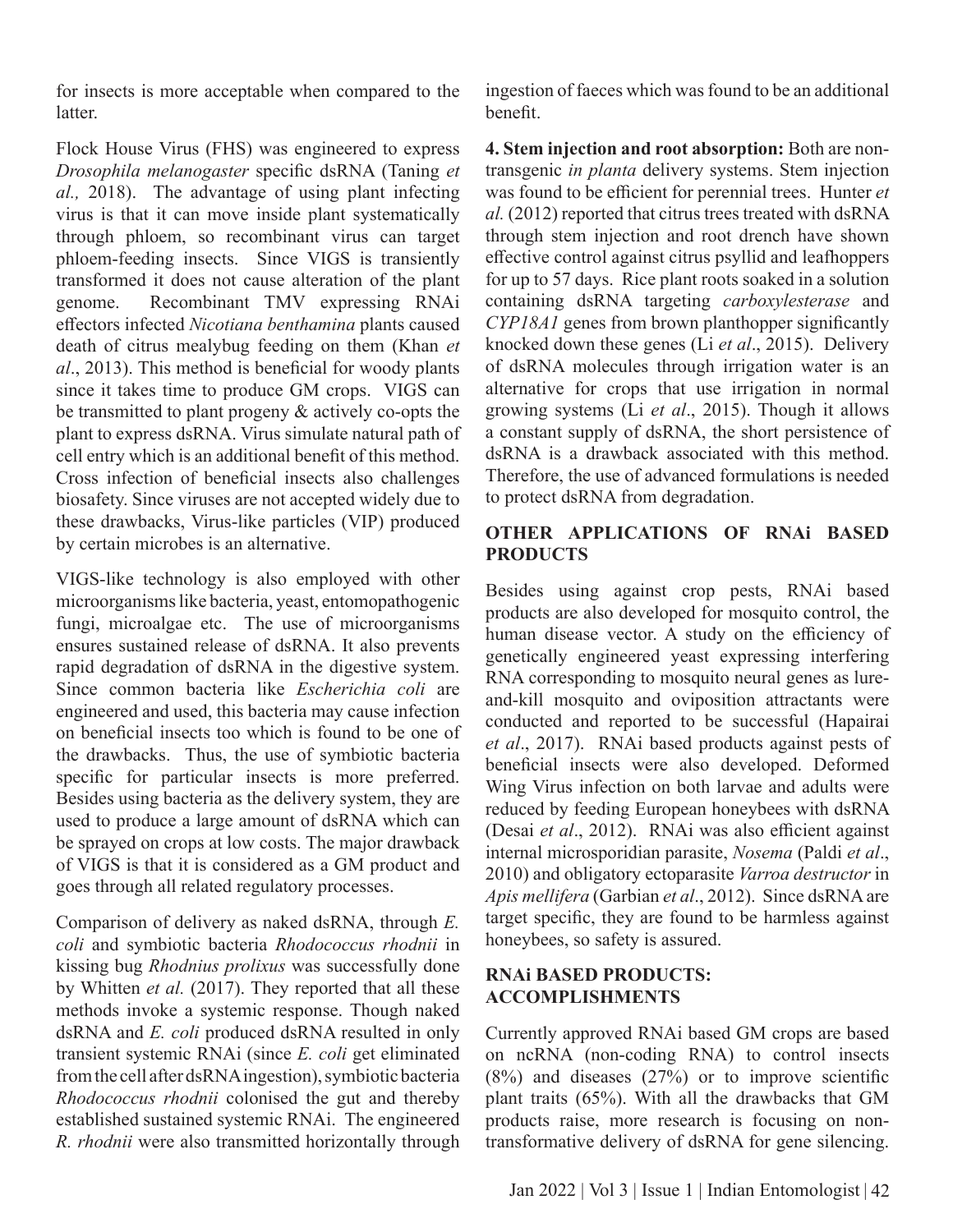Monsanto is developing the use of RNAi through a technology called "Biodirect" in which dsRNA formulation is applied exogenously to protect plants against insect and pathogen attacks (https://monsanto. com/innovations/agricultural-biologicals). Syngenta is also developing lines of biocontrol products based on RNAi to protect potato plants from the attack of the colorado potato beetle (https://www.youtube.com/ embed/BiVZbAy4NHw?ecver=1).

Since the production of inexpensive RNA is a primary need, a biotechnology start-up working on sprayable RNAi based insecticides *RNAissance Ag* introduced a technology in which industrial fermenting bacterial species are used to produce RNA in safe and costeffective manner. Their sprayable RNAi based biopesticide against diamondback moth is under early field trial. Considering the hostile environmental condition to which dsRNA molecules are exposed in the field, the biotech company RNAgri (former APSE) developed a system where APSE RNA containers (ARC) are produced by *E. coli* bacteria, allowing the mass production of encapsulated ready to spray dsRNA. Research is being carried out on improving the potential of different RNAi based products and reducing their limitations by scientists from various countries.

During the last decade several researchers have carried work on RNAi based products, still there are some areas left behind. At field level, the time of application and rate of application of dsRNA has to be investigated. Since it is difficult to establish dsRNA uptake under field condition, new methods has to be discovered. The selection of most appropriate target gene, species specificity, cost of dsRNA, delivery of dsRNA formulations and regulation are major challenges while considering about RNAi based biopesticides. In India, since a more scientifically informed approach is followed for regulation of GM crops, topically applied RNAi based products will be a viable alternative. Recent study on topical application of dsRNA against papaya ring spot virus - Tirupati and Delhi isolate was successful providing 94% and 81% resistance respectively (Vadlamudi *et al*., 2020). More studies in SIGS are in need against other economic pests also.

#### **CONCLUSION**

RNAi based products have immense potential in managing crop pests, pests which are a threat to beneficial insects, pathogens and insect vectors of human and plant diseases safely and effectively. Although GM products are not widely accepted, nontransformative approaches in RNAi can be exploited as pest control measures. Realization of the complete benefits of the technique can be achieved only through appropriate dsRNA design and delivery mechanisms. The major limitation associated with the products is their less stability and impact on non-target organisms. The use of suitable formulations will reduce the degradation of dsRNA in both environments and inside the host. Bioinformatics based design of dsRNA sequences to minimize homology with endogenous transcripts in both the host plant and NTOs is an important approach to mitigate the risk of biosafety<br>(species-specific products). Synthesis of broad- $(s$ pecies-specific products). spectrum biopesticides targeting a wide range of pests can also be explored in this way.

#### **REFERENCES**

- Baum J A, Bogaert T, Clinton W, Heck G R, Feldmann P, Ilagan O, Roberts J. 2007. Control of coleopteran insect pests through RNA interference. Nature Biotechnology. 25(11):1322-1326.
- Bernstein E, Caudy A A, Hammond S M, Hannon G J. 2001. Role for a bidentate ribonuclease in the initiation step of RNA interference. Nature. 409(6818):363-366.
- Bolognesi R, Ramaseshadri P, Anderson J, Bachman P, Clinton W, Flannagan R, Segers G. 2012. Characterizing the mechanism of action of double-stranded RNA activity against western corn rootworm (*Diabrotica virgifera virgifera* LeConte). Plos one, 7(10): e47534.
- Bosco L, Giacometto E, Tavella L. 2008. Colonization and predation of thrips (Thysanoptera: Thripidae) by *Orius* spp. (Heteroptera: Anthocoridae) in sweet pepper greenhouses in Northwest Italy. Biological control. 44(3):331-340.
- Broughton S, Harrison J, Rahman T. 2014. Effect of new and old pesticides on *Orius armatus* (Gross)—an Australian predator of western flower thrips*, Frankliniella occidentalis* (Pergande). Pest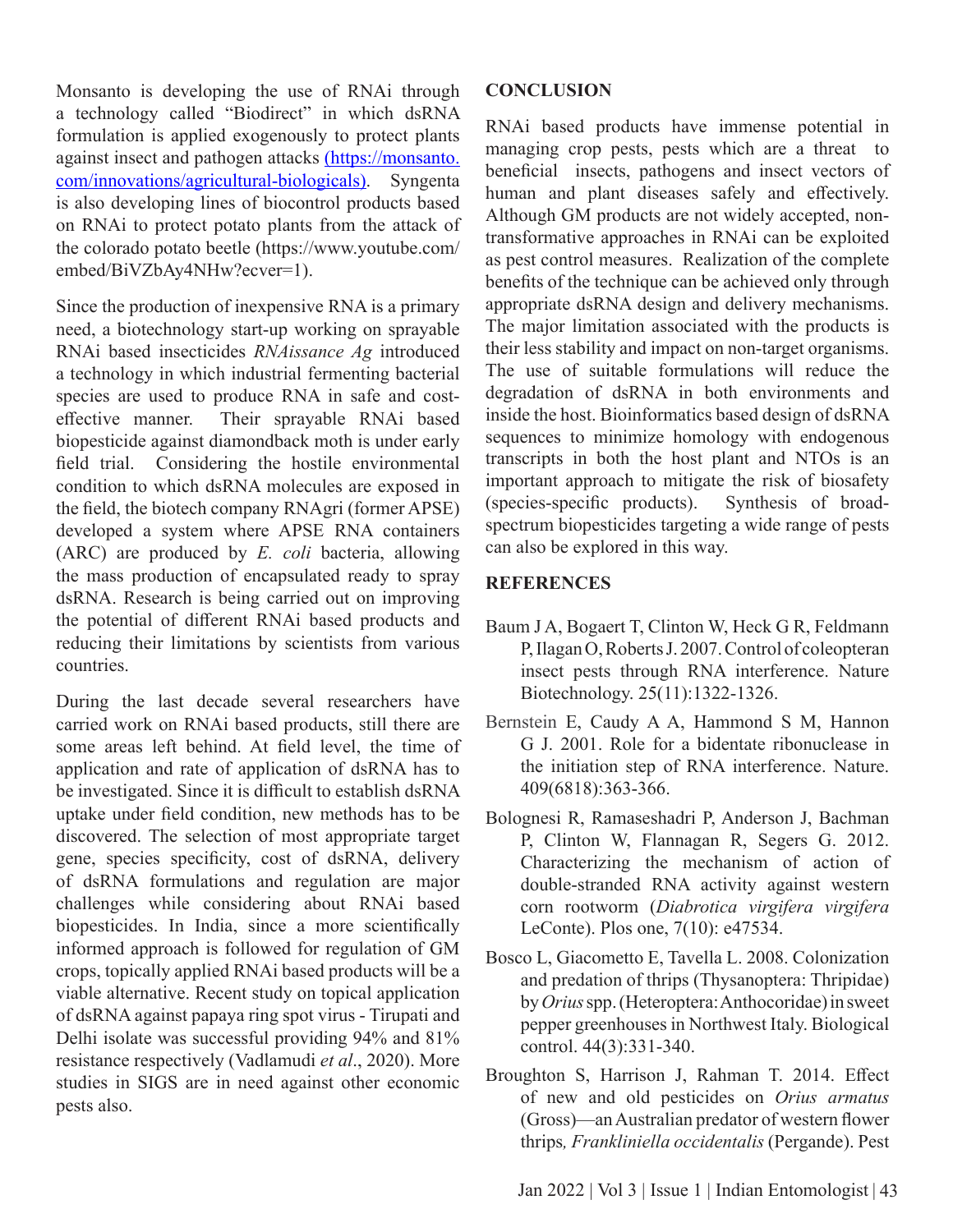Management Science. 70(3):389-397.

- Cagliari D, Dias N P, Galdeano D M, dos Santos E A, Smagghe G, Zotti M J. 2019. Management of Pest Insects and Plant Diseases by Nontransformative RNAi. Frontiers in Plant Science, 10:1319.
- Christiaens O, Tardajos M G, Martinez Reyna Z L, Dash M, Dubruel P, Smagghe G. 2018. Increased RNAi efficacy in *Spodoptera exigua* via the formulation of dsRNA with guanylated polymers. Frontiers in Physiology. 9:316.
- Dalla Bona A C, Chitolina R F, Fermino M L, de Castro Poncio L, Weiss A, Lima J B P, Maori E. 2016. Larval application of sodium channel homologous dsRNA restores pyrethroid insecticide susceptibility in a resistant adult mosquito population. Parasites & Vectors. 9(1):1- 14.
- Dalmay T, Hamilton A, Rudd S, Angell S, Baulcombe DC. 2000. An RNA-dependent RNA polymerase gene in Arabidopsis is required for posttranscriptional gene silencing mediated by a transgene but not by a virus. Cell. 101(5):543-53.
- Desai S D, Eu Y J, Whyard S, Currie R W. 2012. Reduction in deformed wing virus infection in larval and adult honey bees (*Apis mellifera* L.) by double stranded RNA ingestion. Insect Molecular Biology. 21(4):446-455.
- Fire A, Xu S, Montgomery M K, Kostas S A, Driver S E, Mello C C. 1998. Potent and specific genetic interference by double-stranded RNA in *Caenorhabditis elegans*. Nature. 391(6669):806- 811.
- Fletcher S J, Reeves P T, Hoang B T, Mitter N. 2020. A perspective on RNAi-based biopesticides. Frontiers in Plant Science. 11:51.
- Gillet F X, Garcia R A, Macedo L L, Albuquerque E V, Silva M, Grossi-de-Sa M F. 2017. Investigating engineered ribonucleoprotein particles to improve oral RNAi delivery in crop insect pests. Frontiers in Physiology. 8:256.
- Hamilton A J, Baulcombe D C. 1999. A species of small antisense RNA in posttranscriptional gene silencing in plants. Science: 286(5441):950-952.
- Hapairai L K, Mysore K, Chen Y, Harper E I, Scheel M P, Lesnik A M, Duman-Scheel M. 2017. Lureand-kill yeast interfering RNA larvicides targeting

neural genes in the human disease vector mosquito *Aedes aegypti*. Scientific Reports. 7(1):1-11.

- Head G P, Carroll M W, Evans S P, Rule D M, Willse A R, Clark T L, Meinke L J. 2017. Evaluation of SmartStax and SmartStax PRO maize against western corn rootworm and northern corn rootworm: efficacy and resistance management. Pest Management Science. 73(9):1883-1899.
- Hunter W B, Glick E, Paldi N, Bextine B R. 2012. Advances in RNA interference: dsRNA treatment in trees and grapevines for insect pest suppression. Southwest Entomologist. 37(1):85- 87.
- Jacobsen S E, Running M P, Meyerowitz E M. 1999. Disruption of an RNA helicase/RNAse III gene in Arabidopsis causes unregulated cell division in floral meristems. Development. 126(23):5231- 5243.
- Karlikow, M., Goic, B., Mongelli, V., Salles, A., Schmitt, C., Bonne, I., Zurzolo, C. and Saleh, M.C., 2016. Drosophila cells use nanotube-like structures to transfer dsRNA and RNAi machinery between cells. Scientific reports, 6(1), pp.1-9.
- Khan, A.M., Ashfaq, M., Kiss, Z., Khan, A.A., Mansoor, S. and Falk, B.W. 2013. Use of recombinant tobacco mosaic virus to achieve RNA interference in plants against the citrus mealybug, Planococcus citri (Hemiptera: Pseudococcidae). PLoS One, 8(9), p.e73657.
- Killiny N, Kishk A. 2017. Delivery of dsRNA through topical feeding for RNA interference in the citrus sap piercing sucking hemipteran, *Diaphorina citri*. Archives of Insect Biochemistry and Physiology. 95(2):e21394.
- Li H, Guan R, Guo H, Miao X. 2015. New insights into an RNAi approach for plant defense against piercing sucking and stem borer insect pests. Plant, Cell & Environment. 38(11): 2277-2285.
- Liu J, Carmell M A, Rivas F V, Marsden C G, Thomson J M, Song J J, et al. 2004. Argonaute2 is the catalytic engine of mammalian RNAi. Science. 305:1437– 1441.
- Mysore K, Flannery E M, Tomchaney M, Severson D W, Duman-Scheel M. 2013. Disruption of *Aedes aegypti* olfactory system development through chitosan/siRNA nanoparticle targeting

Jan 2022 | Vol 3 | Issue 1 | Indian Entomologist *|* 44